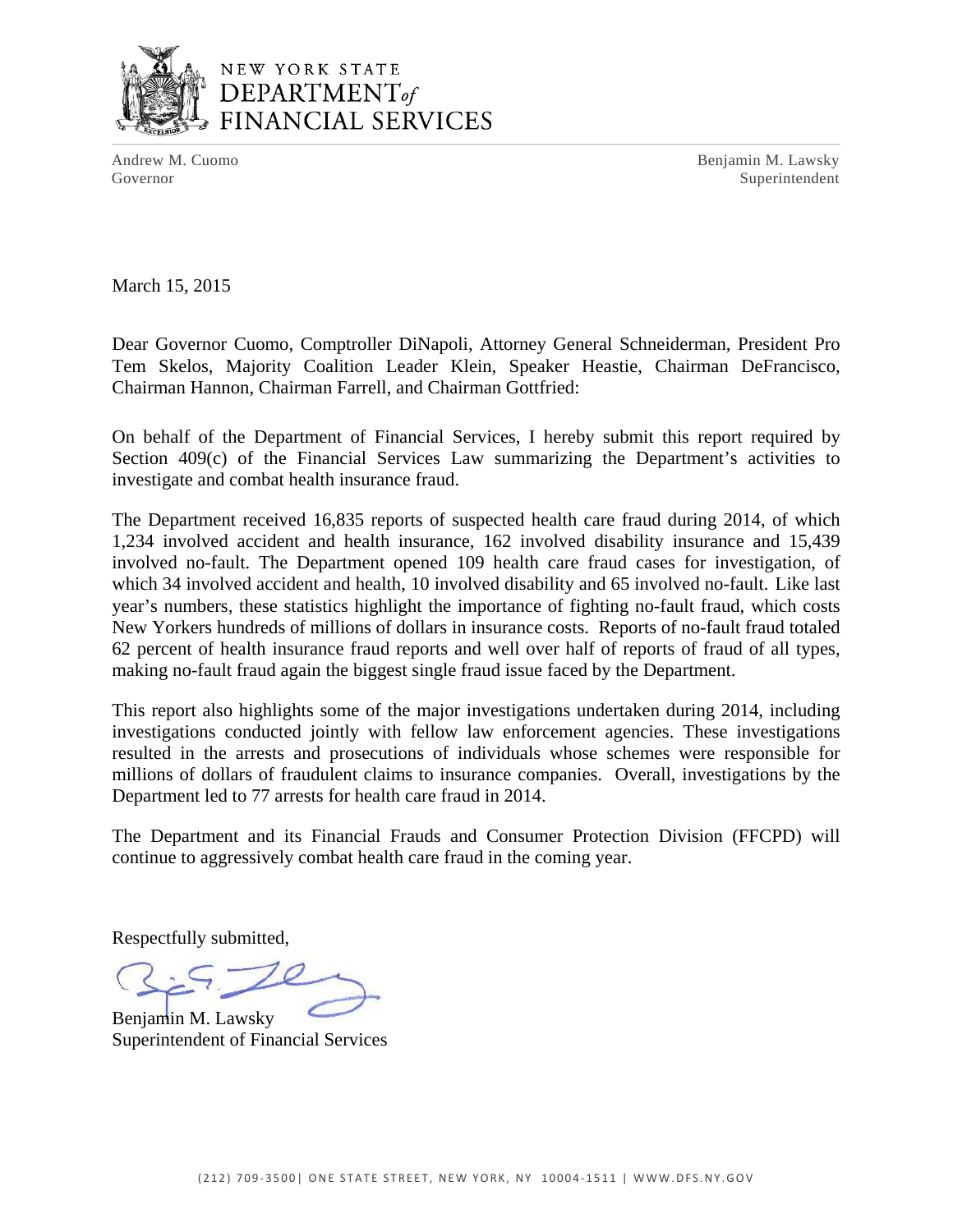

# **Annual Report: Investigating and Combating Health Insurance Fraud**

As required by § 409(c) of the Financial Services Law

March 15, 2015 Benjamin M. Lawsky Superintendent New York State Department of Financial Services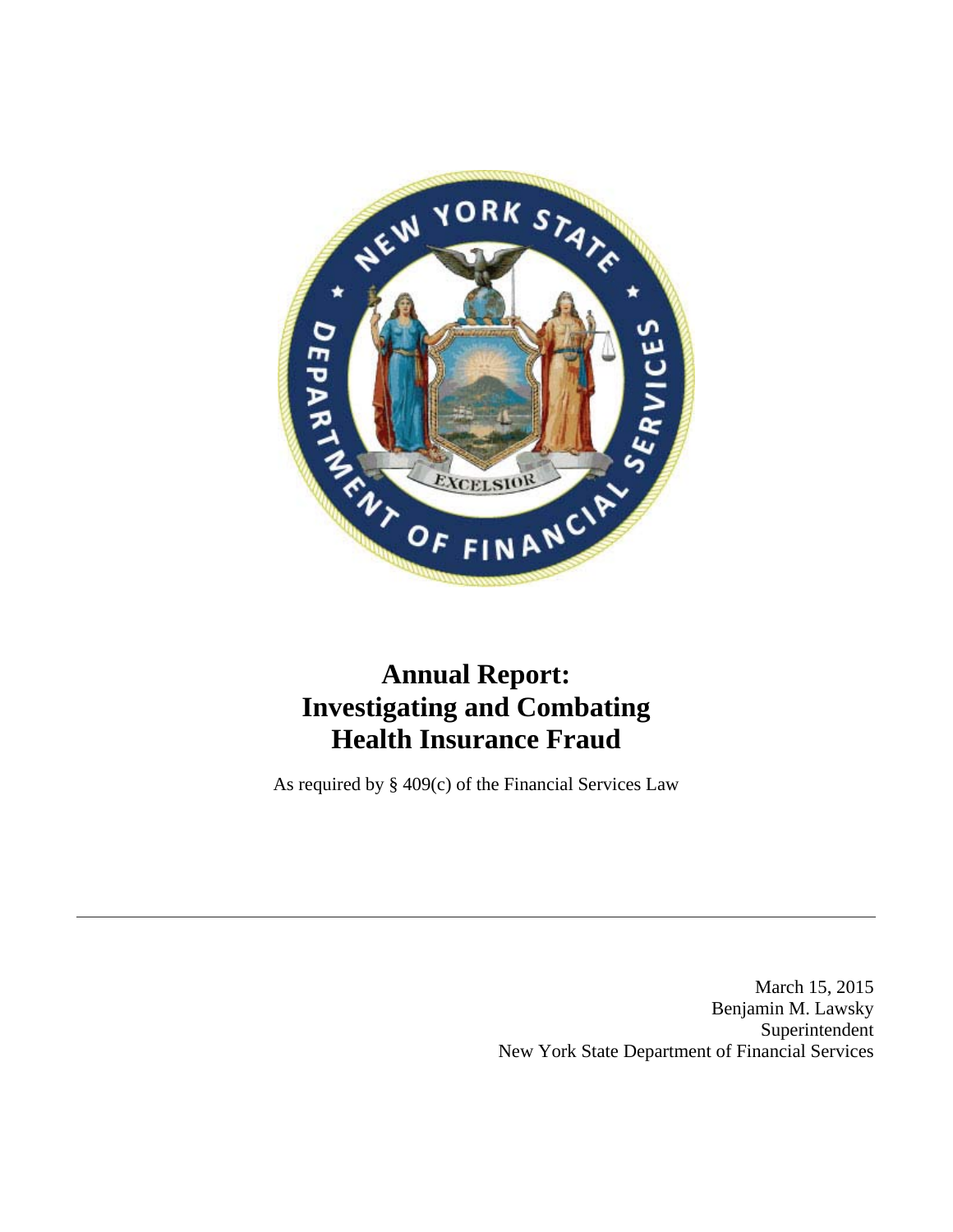# **Table of Contents**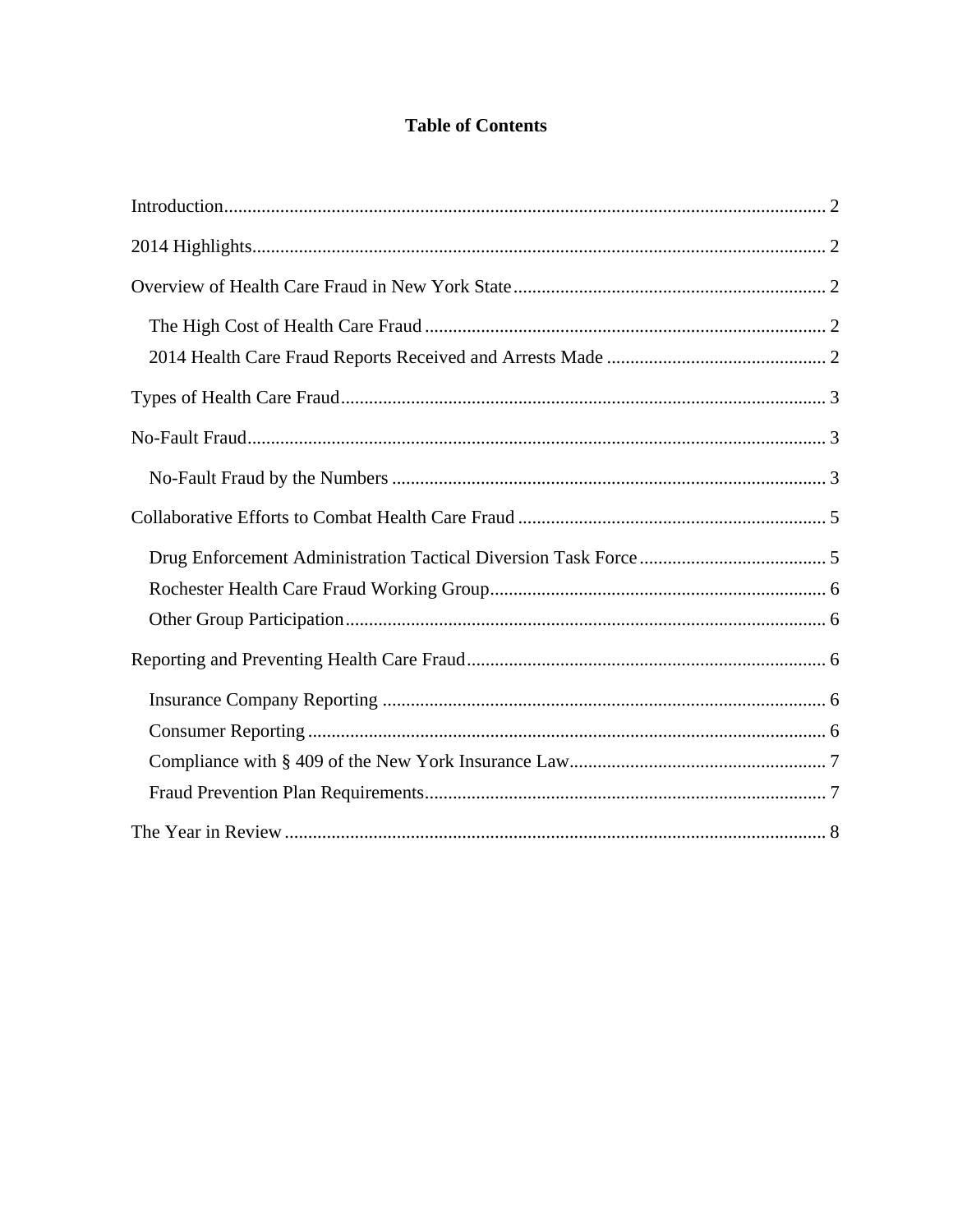#### **Introduction**

This report, required under § 409(c) of the Financial Services Law, summarizes the 2014 activities of the Department of Financial Services in combating health insurance fraud.

#### **2014 Highlights**

- The Department's Insurance Frauds Bureau (Bureau) investigates and combats health care fraud, which affects three major types of insurance: accident and health, private disability and no-fault. The Bureau is headquartered in New York City, with an office in Mineola and five offices across upstate New York: Albany, Syracuse, Rochester, Buffalo and Oneonta. It has a longstanding commitment to combating insurance fraud and strives to serve the people of New York State. Highlights of our efforts to combat health care fraud in 2014 include the following:
- 109 health care fraud investigations in 2014 were opened, of those investigations, 77 arrests were made.
- 16,835 reports of suspected health care fraud were received: 15,439 no-fault, 1,234 accident and health insurance and 162 disability insurance.
- Reports of suspected no-fault fraud accounted for 62% of the total reports received.
- The combined Upstate/Downstate Office of the Drug Enforcement Administration Tactical Diversion Task Force, of which the Department is a member, made 36 arrests. The Task Force investigates organized drug diversion schemes, "doctor shopping" and forgery of controlled-substance prescriptions.

## **Overview of Health Care Fraud in New York State**

#### **The High Cost of Health Care Fraud**

Health care fraud is a costly and pervasive drain on the national health care system. Though experts vary in their estimates, all agree that the costs of health care fraud are exorbitant. According to the National Health Care Anti-Fraud Association (NHCAA), the U.S. was projected to spend \$3.1 trillion on health care in 2014, with billions of health insurance claims processed. The NHCAA reports that financial losses due to health care fraud are estimated in the tens of billions of dollars each year. In turn, combating fraud and abuse helps rein in the escalating costs of health care in the United States.

#### **2014 Health Care Fraud Reports Received and Arrests Made**

The Department received 16,835 reports of suspected health care fraud during  $2014 - 1,234$ involved accident and health insurance, 162 involved disability insurance and 15,439 involved no-fault. The Department opened 109 health care fraud cases for investigation. Of those, 34 involved accident and health, 10 involved disability and 65 involved no-fault. (Note: multiple fraud reports frequently can be linked to one case.) Department investigations resulted in 77 arrests in 2014.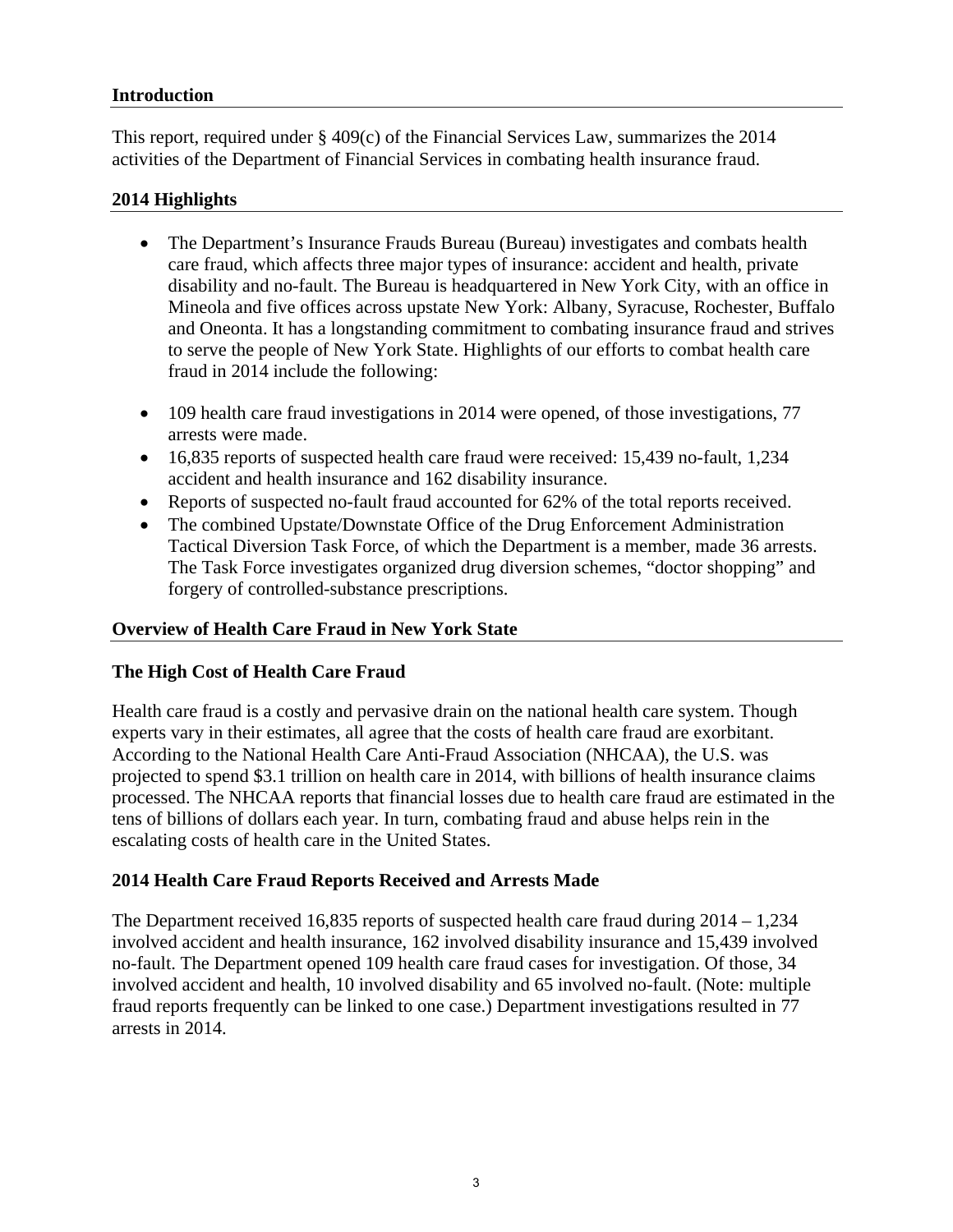# **Types of Health Care Fraud**

Health care fraud affects three major types of insurance: accident and health, private disability and no-fault. The more common types of health care fraud include:

- Prescription drug diversion and misuse.
- Medical identity fraud.
- Billing for services that were never rendered and products that were not provided.
- Billing for more expensive procedures or services than were actually provided, commonly known as upcoding.
- Performing medically unnecessary treatments and expensive diagnostic tests for the purpose of generating insurance payments.
- Misrepresenting noncovered treatments as medically necessary covered treatments, e.g., cosmetic nose surgery billed as deviated septum repair, for the purpose of obtaining insurance payments.
- Unbundling billing as if each step of a procedure were a separate procedure.
- Staging or causing auto accidents.
- Filing no-fault claims for nonexistent injuries.
- Filing false or exaggerated medical disability claims.
- Staging slip-and-fall accidents.
- Accepting kickbacks for patient referrals.

In 2014, the Department received health care fraud reports that included numerous allegations of medically unnecessary treatments and expensive diagnostic tests. Reports of prescription drug diversion and misuse remained steady.

## **No-Fault Fraud**

No-fault fraud accounts for the majority of health care fraud reported and combating no-fault fraud is one of the Department's highest priorities. To combat no-fault fraud, in 2012 the Department updated the regulation promulgated pursuant to New York Insurance Law § 51, which governs the no-fault system. In 2013, the Department's investigations led to the ban of 18 doctors and other health care providers from billing insurance companies under the no-fault system. The Department maintained its aggressive approach to combating this fraud throughout the year with investigations that are ongoing. The Department will continue to utilize the procedures set out in New York Insurance Law §5109 and Regulation 68-E to deauthorize unscrupulous providers and protect New York consumers from rising automobile insurance premiums inflated as a result of fraud.

## **No-Fault Fraud by the Numbers**

As shown in Figure 1 below, suspected no-fault fraud reports accounted for 62% of all fraud reports received by the Department in 2014. The number of suspected no-fault fraud reports received by the Department increased by approximately 17% during the year.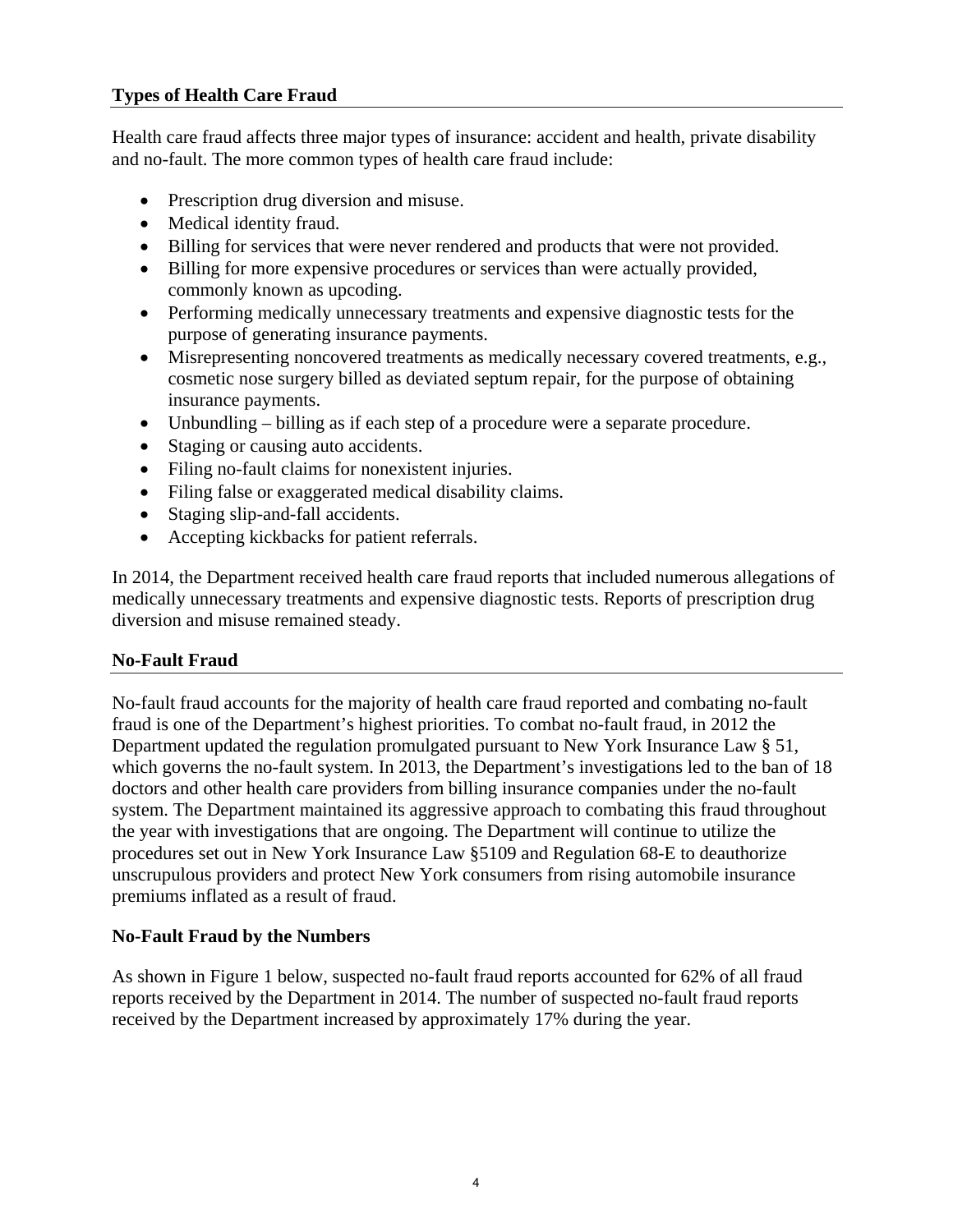

#### **Figure 1. Number of Suspected Fraud Reports Received Compared with Number of Suspected No-Fault Reports Received 2010 - 2014**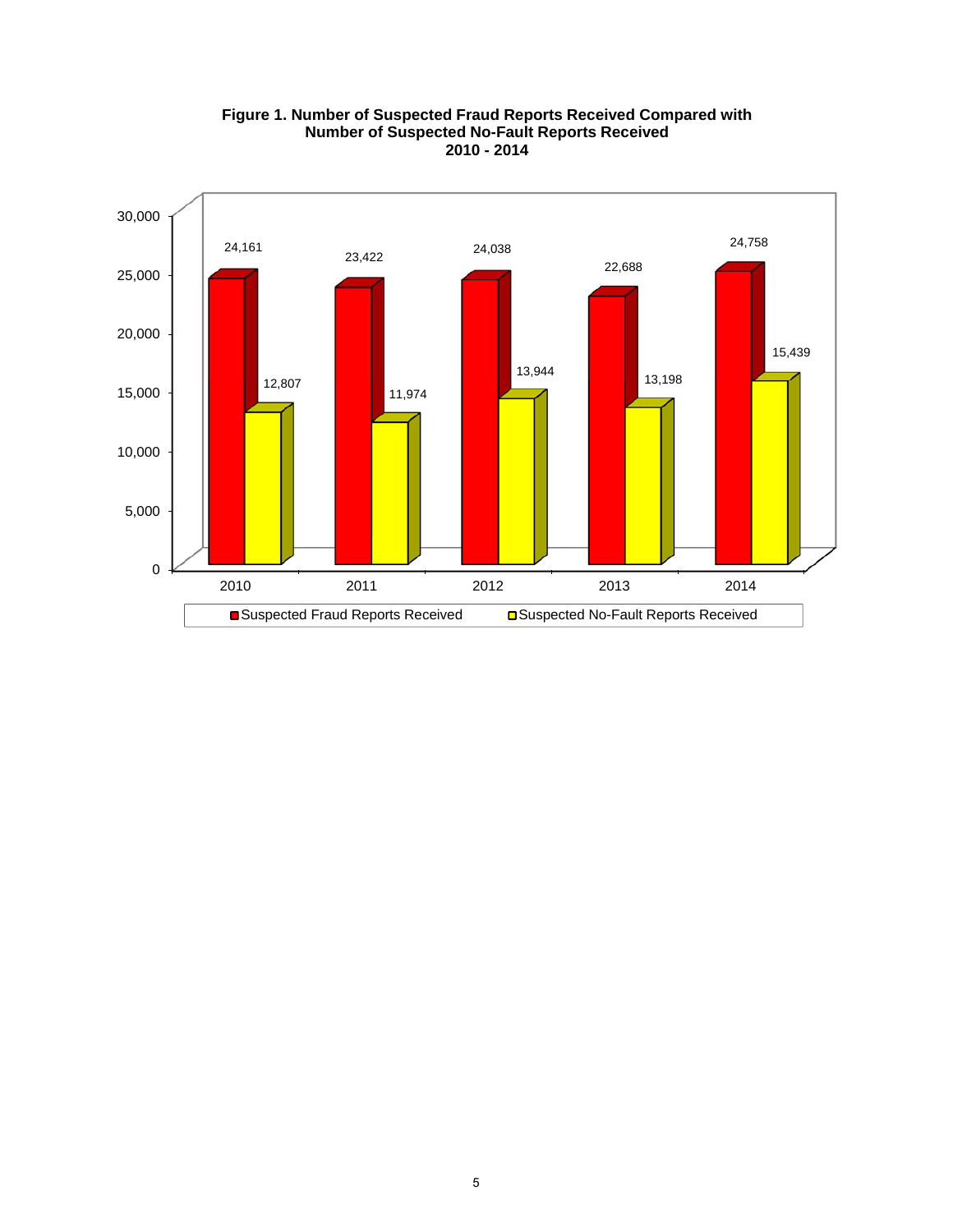As shown in Figure 2 below, the number of suspected no-fault fraud reports comprised 92% of all health care fraud reports in 2014 and have accounted for a minimum of 85% of total health care fraud reports since at least 2008.



#### **Figure 2. Number of All Suspected Health Care Fraud Reports Received Compared with Suspected No-Fault Fraud Reports Received 2010 - 2014**

## **Collaborative Efforts to Combat Health Care Fraud**

Department investigators work closely with the insurance industry and law enforcement agencies on the federal, state and local levels to combat health care fraud schemes. The Department is a member of 12 task forces and working groups designed to foster cooperation and communication among the many law enforcement agencies involved in combating health care fraud. Participation provides the opportunity for joint investigations, intelligence gathering, and effective use of state resources. Toward that end, several of the Department's investigators have been assigned to those groups and partner with other members in investigating cases involving health care fraud. 2014 highlights from these collaborative efforts are below:

## **Drug Enforcement Administration Tactical Diversion Task Force**

The Task Force investigates organized drug diversion schemes, "doctor shopping" and forgery of controlled-substance prescriptions. Successful investigations conducted by the combined Upstate/Downstate Task Force resulted in 36 arrests in 2014. A Department investigator is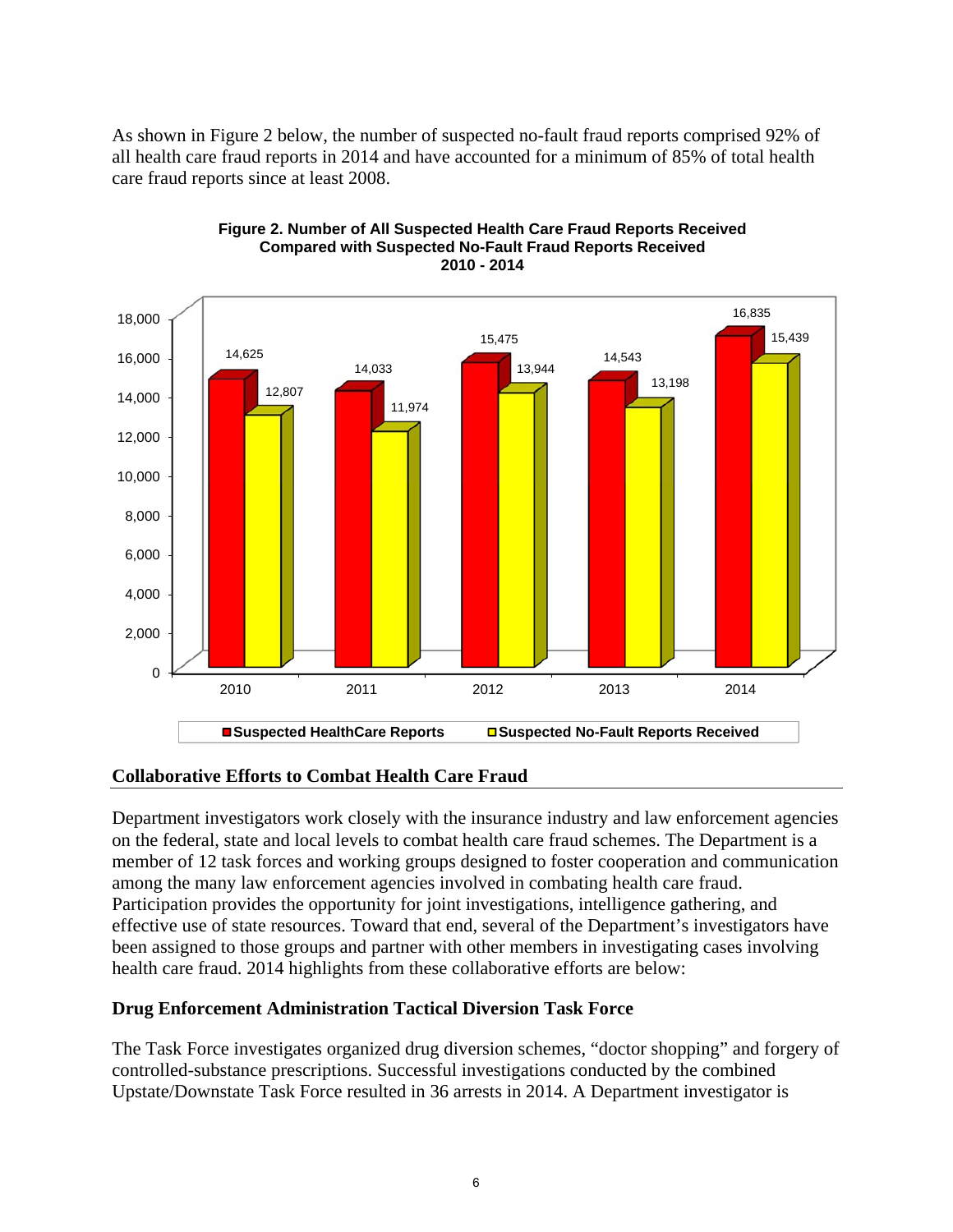assigned full time to each office of the Task Force to work side-by-side with other members. An investigation conducted by the Downstate Office of the Task Force led to the indictment in December of eleven defendants, including a New York State-licensed physician, for their participation in a widespread drug ring that involved the unlawful distribution of nearly 1.2 million oxycodone tablets intended for sale in New York.

## **Rochester Health Care Fraud Working Group**

An investigation conducted jointly by the Department and other members of the Rochester Health Care Fraud Working Group led to the federal charge of health care fraud against the owner/operator of a medical imaging center in September. The owner/operator was accused of performing imaging procedures that had not been prescribed and fraudulently billing for them in the amount of more than \$1 million.

## **Other Group Participation**

The Department actively participates in the Western New York Health Care Fraud Task Force, the Central New York Health Care Fraud Working Group and the Medicare Fraud Strike Force, among others. Participation provides the opportunity for studying trends, planning strategies and conducting joint investigations.

# **Reporting and Preventing Health Care Fraud**

## **Insurance Company Reporting**

Under § 405 of the New York Insurance Law, insurers are required to report suspected fraud to the Department. The Department has a web-based case management system, known as the Fraud Case Management System ("FCMS"), which allows insurers to submit reports of suspected fraud electronically. In 2014, insurers electronically submitted approximately 95% of the 24,758 fraud reports received. Insurers have access to the FCMS through the Department's portal using secure accounts.

The benefits of the FCMS to insurers include automatic acknowledgment of receipt of fraud reports, and notification of case assignments and eventual case disposition. Insurers also benefit from on-line help screens and an on-line manual of operations, as well as search and crossreference features. Department staff members regularly monitor the system and make improvements and changes as necessary.

## **Consumer Reporting**

The Department encourages consumers to report suspected fraud to the Department and maintains a toll-free hotline to facilitate reporting. The Department recorded an average of 33 calls per week in 2014. The "Consumers" section of the Department's website includes a link to a fraud report form and instructions for how to report fraud to the Department. The section is designed to help consumers recognize, report and combat insurance fraud.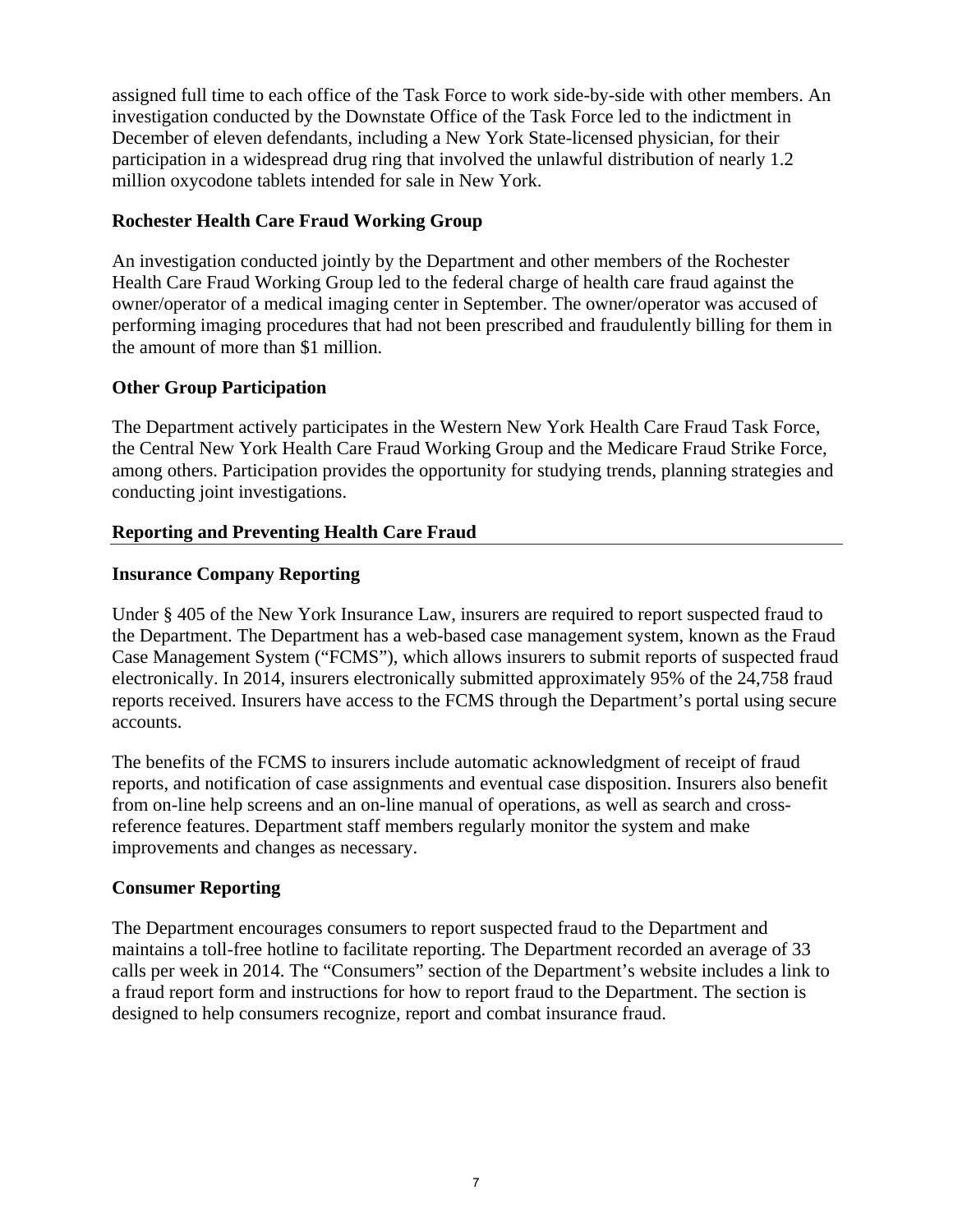# **Compliance with § 409 of the New York Insurance Law**

§ 409 of the New York Insurance Law requires insurers that write at least 3,000 individual accident and health, workers' compensation or automobile policies (or group policies that cover at least 3,000 individuals) issued or issued for delivery annually in New York to submit to the Department a Fraud Prevention Plan for the detection, investigation and prevention of insurance fraud. Licensed health maintenance organizations (HMOs) with at least 60,000 enrollees also must submit a Fraud Prevention Plan. Plans must provide for a full-time Special Investigations Unit (SIU), as well as specific staffing levels within the SIU.

In 2014, there were 65 insurer SIUs dedicated to investigating health care fraud in New York State. Those SIUs were housed within accident and health insurers, HMOs, life insurers, nonprofit medical and dental indemnity and health service corporations. In addition, 15 property and casualty insurers with approved SIUs reported writing accident and health insurance business during 2014.

Health and life insurers reported \$273 million in savings resulting from SIU investigations in 2013 (the most recent year for which data are available). Health and life insurers reported \$38 million in recoveries from SIU investigations. In addition, three property and casualty insurers writing accident and health insurance reported \$293,000 in savings.

The Department monitors insurer compliance with § 409 through the analysis of data provided by insurers in annual SIU Reports. The Department may perform field examinations of insurer SIUs to assess compliance with § 409, Regulation 95 and other sections of Article 4 of the New York Insurance Law.

## **Fraud Prevention Plan Requirements**

§ 409 of the Insurance Law sets out requirements for the type of information that must be included in Fraud Prevention Plans. For example, a Plan must provide for an SIU separate from claims and underwriting and must include details regarding the staffing and other resources dedicated to the SIU. In order to be designated an SIU investigator, individuals must meet certain educational and/or professional experience criteria as specified in § 409 and Department Regulation 95. § 409 and Regulation 95 also require the following information and/or procedures to be included in all Fraud Prevention Plans:

- Interface of SIU personnel with law enforcement and prosecutorial agencies.
- Coordination with other units of the insurer for the investigation and initiation of civil actions based on information received by or through the SIU.
- Development of a 'fraud detection and procedures' manual to assist in the detection and elimination of fraudulent activity.
- Objective criteria for the level of staffing and resources devoted to the SIU.
- In-service training of investigative, claims and underwriting personnel in identification and evaluation of insurance fraud.
- Development of a public awareness program focused on the cost and frequency of insurance fraud and the methods by which the public can assist in preventing fraud.
- $\bullet$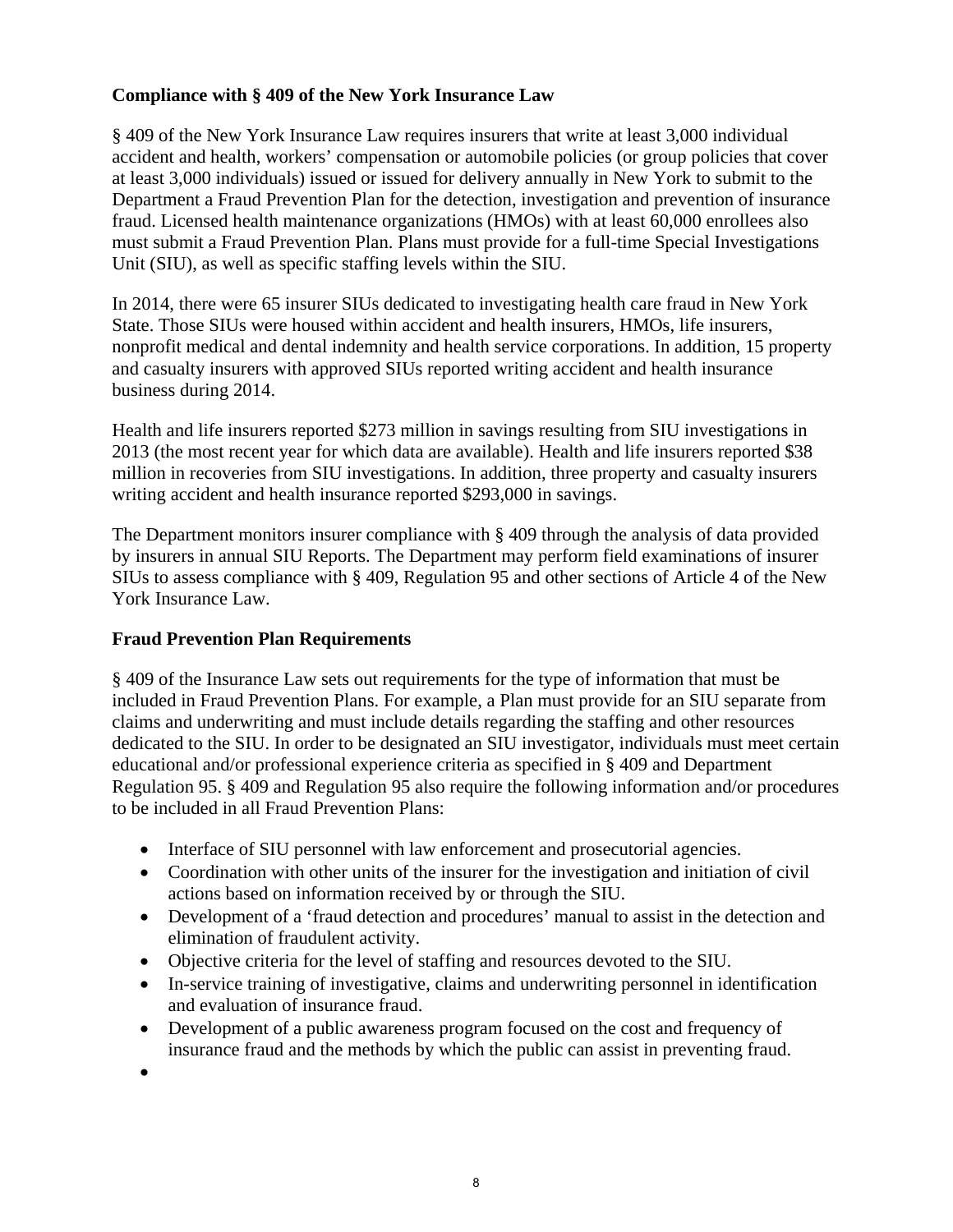#### **The Year in Review**

Some of the major health care fraud investigations conducted during the past year are summarized below.

- A man was arrested in March in connection with his participation in a money-laundering scheme. He was convicted of violation of U.S. Code Title 18 Section 1347 Health Care Fraud and was sentenced to three years' probation. He cashed checks from no-fault insurers for durable medical equipment purportedly provided to victims of auto accidents when, in fact, the equipment was never provided. The fraud was part of a larger scheme in which the owner of a multi-branch check-cashing company pleaded guilty in November for failing to follow reporting and anti-money laundering requirements for more than \$19 million in transactions. As part of the guilty plea, he will pay restitution of \$946,841 to the IRS and the company will forfeit \$3.3 million. The Department's investigation was conducted jointly by the Office of the U.S. Attorney for the Eastern District of New York, the Justice Department, the Department of Homeland Security, U.S. Immigration and Customs Enforcement and the Internal Revenue Service.
- An investigation conducted by the Medicare Fraud Task Force, of which the Department is a member, resulted in the arrest in May of the owner and operator of a durable medical supply company in Brooklyn. The defendant, whose practice is made up almost entirely of Medicare patients, had created numerous fictitious medical supply companies using the Tax Identification Number of his legitimate company. He then billed private health insurers and Medicare for approximately \$4 million of durable medical equipment for patients for whom the equipment was never provided. The owner's sister, who allegedly collaborated in the scheme, was also arrested.
- In an ongoing investigation being conducted by the Department and the Erie County District Attorney's Office, four defendants were arrested in October in connection with separate instances of attempted no-fault fraud involving the Niagara Frontier Transportation Authority, a self-insured public bus system. Following bus accidents, the defendants claimed various injuries and filed for benefits under New York's no-fault law. The investigation, however, aided by surveillance equipment on the buses, demonstrated that the injury claims were unsubstantiated. Each defendant was charged with offering a false instrument for filing in the  $1<sup>st</sup>$  degree. A fifth defendant pleaded guilty to insurance fraud and offering a false instrument for filing in July and was sentenced to 18 months to 3 years in New York State prison.
- In September, the owner and operator of an upstate medical imaging center was charged with health care fraud, a federal charge, as part of a plea agreement with the Office of the U.S. Attorney for the Western District of New York. The owner/operator was accused of performing and billing for imaging procedures that had not been prescribed. The fraudulent billing amounted to more than \$1 million. The sentence and restitution is currently being negotiated. A joint investigation by the Department and the FBI as members of the Rochester Health Care Fraud Working Group led to the arrest.
- An investigation conducted by the Drug Enforcement Administration Tactical Diversion Task Force, of which the Department is a member, led to the indictment of eleven defendants in December for their participation in a drug distribution ring involving the prescription painkiller oxycodone. They were charged with conspiracy to distribute and